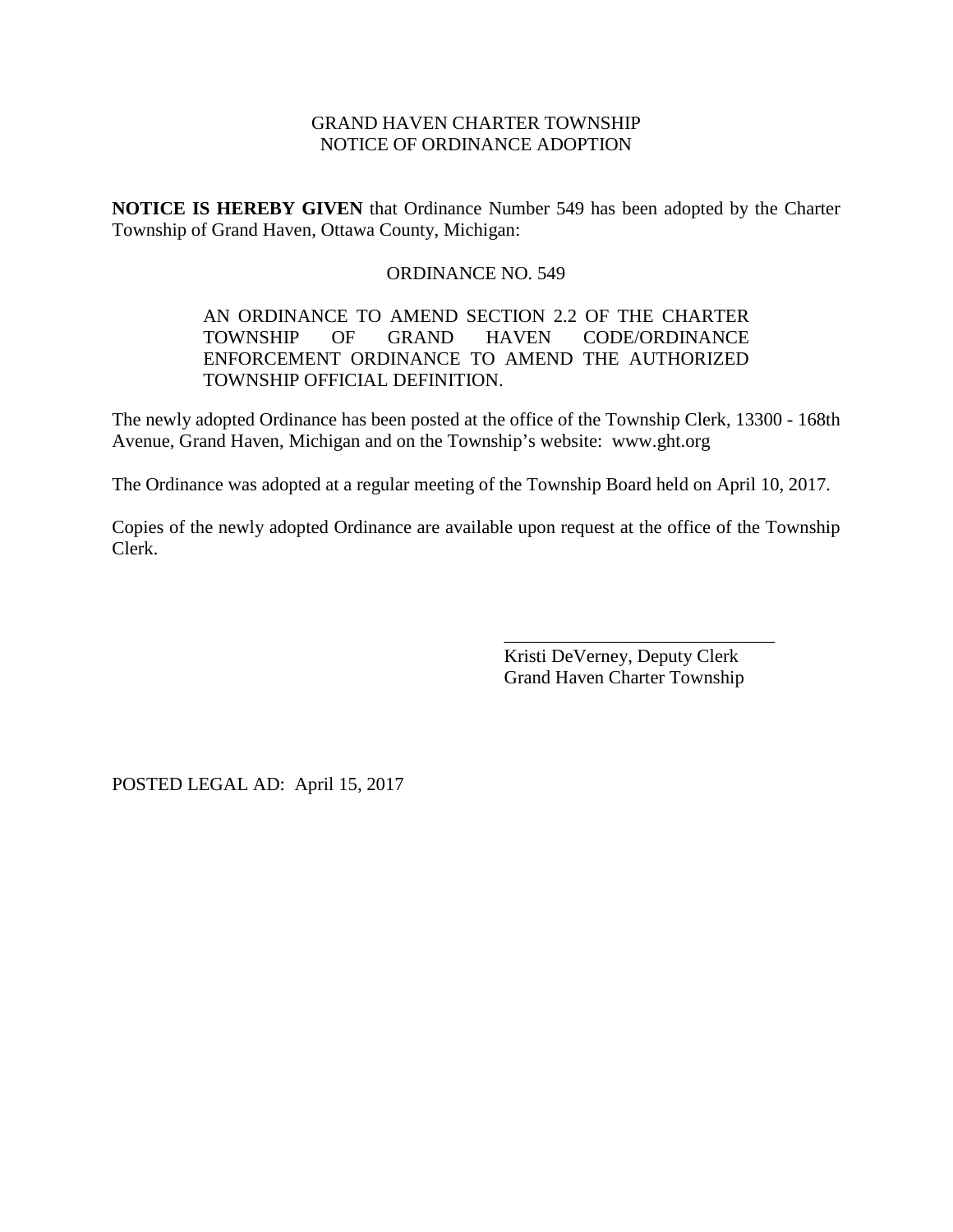#### **ORDINANCE NO. 549**

# **CODE/ORDINANCE ENFORCEMENT AMENDMENT ORDINANCE GRAND HAVEN CHARTER TOWNSHIP**

AN ORDINANCE TO AMEND SECTION 2.2 OF THE CHARTER TOWNSHIP OF GRAND HAVEN CODE/ORDINANCE ENFORCEMENT ORDINANCE TO AMEND THE AUTHORIZED TOWNSHIP OFFICIAL DEFINITION.

# GRAND HAVEN CHARTER TOWNSHIP, COUNTY OF OTTAWA, AND STATE OF MICHIGAN, ORDAINS:

Section 1. Definitions. Section 2.2 of the Code/Ordinance Enforcement Ordinance shall be restated in its entirety as follows.

> 2. "Authorized Township Official" means a police officer, a Code Enforcement Officer, or other personnel of the Charter Township of Grand Haven authorized by this Ordinance or any Ordinance to issue municipal civil infraction citations or municipal civil infraction violation notices.

Section 2. Effective Date. This Ordinance was approved and adopted by the Township Board of the Charter Township of Grand Haven, Ottawa County, Michigan, on April 10, 2017, after introduction and a first reading on March 27, 2017, and after posting and publication following such first reading as required by Michigan Act 359 of 1947, as amended. This Ordinance shall be effective on May 10, 2017, which date is 30 days after adoption of the Ordinance.

Mark Reenders Laurie Larsen Township Supervisor Township Clerk

### **CERTIFICATE**